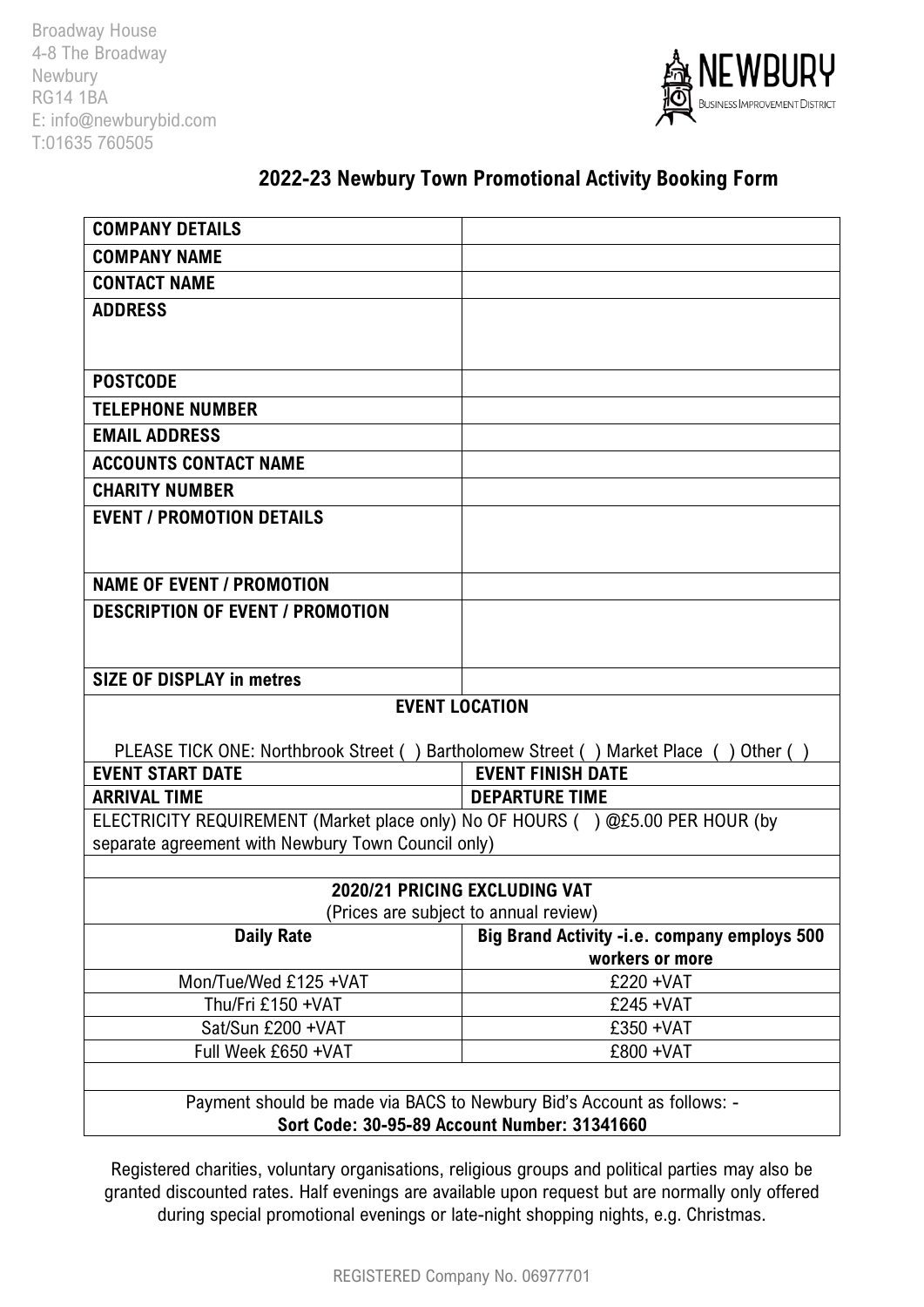# **Terms and Conditions of Use for Hire**

A copy of your Public Liability Insurance Cover (minimum of £5m Public Liability) and a completed activity and site-specific risk assessment must be submitted with application once you have read and signed our terms and conditions below. We must receive your completed form along with PLI confirmation, risk assessment and payment in full no later than 28 days before your booking date.

# **1. Public Liability Insurance**

1.1 No liability whatsoever shall be attached to Newbury BID or West Berkshire Council. All participants using the Exhibition Sites do so on the condition that they indemnify Newbury BID against any claims that may be brought by any person or persons for any damage, loss or injury because of their use of the Exhibition Sites. Therefore, you are required to supply a copy of your Public Liability Insurance (minimum £5 million), at the time that you complete your application form. Public Liability Insurance is required for all events unless otherwise waived in writing after agreement from the Newbury BID CEO in exceptional circumstances only.

# **2. Health and Safety**

2.1 Risk Assessments are sent by you, to allow overview and agreement by Newbury BID and West Berkshire Council, especially where a road closure order may be required as a condition of consent. Without this, your event may be cancelled. Therefore, you will need to build this into your event planner. Bookings will not be confirmed before the risk assessment has been signed off. Your risk assessment must include details of Covid-19 measures such as social distancing and sanitisation

2.2 Any large-scale events, which have public interaction, must have the agreement of the Newbury BID Team, the premises licence holder for West Berkshire Council and West Berkshire Council Events Safety Advisory Group, via the Newbury BID team. For large scale events, an Event Safety Plan must also be submitted along with a Site Plan at least 3 months in advance. Event organisers may be invited to attend the West Berkshire Council Safety Advisory Group to discuss their plans. If any individual authority has objections on safety grounds, Newbury BID hold the right to cancel the event at any time upto the date of the booking.

2.3 Ensuring that all Information relating to caterers and food preparation is passed to the West Berkshire Council's environmental health officers at least 14 days before the booking

2.4 Obtaining approval from the BID for the use of generators and ensuring that any generators permitted are operated in a safe manner, are separated from the public, or are protected by suitable covers or barriers. All generators must be inspected and have a valid Electrical Safety Certificate. No petrol generators will be allowed on site without the prior written consent of the BID.

f. Ensuring that appropriate safeguarding arrangements are in place in relation to children and vulnerable adults.

#### **3. Payment of Charges**

3.1 Please remember that delaying your payment may result in loss of your provisional booking. Prices are correct at time of going to print and are subject to annual review. The hirer is responsible for paying all fees and charges in full upon receipt of the invoice. If payment is not received 14 working days in advance of the booking, Newbury BID reserves the right to cancel the booking.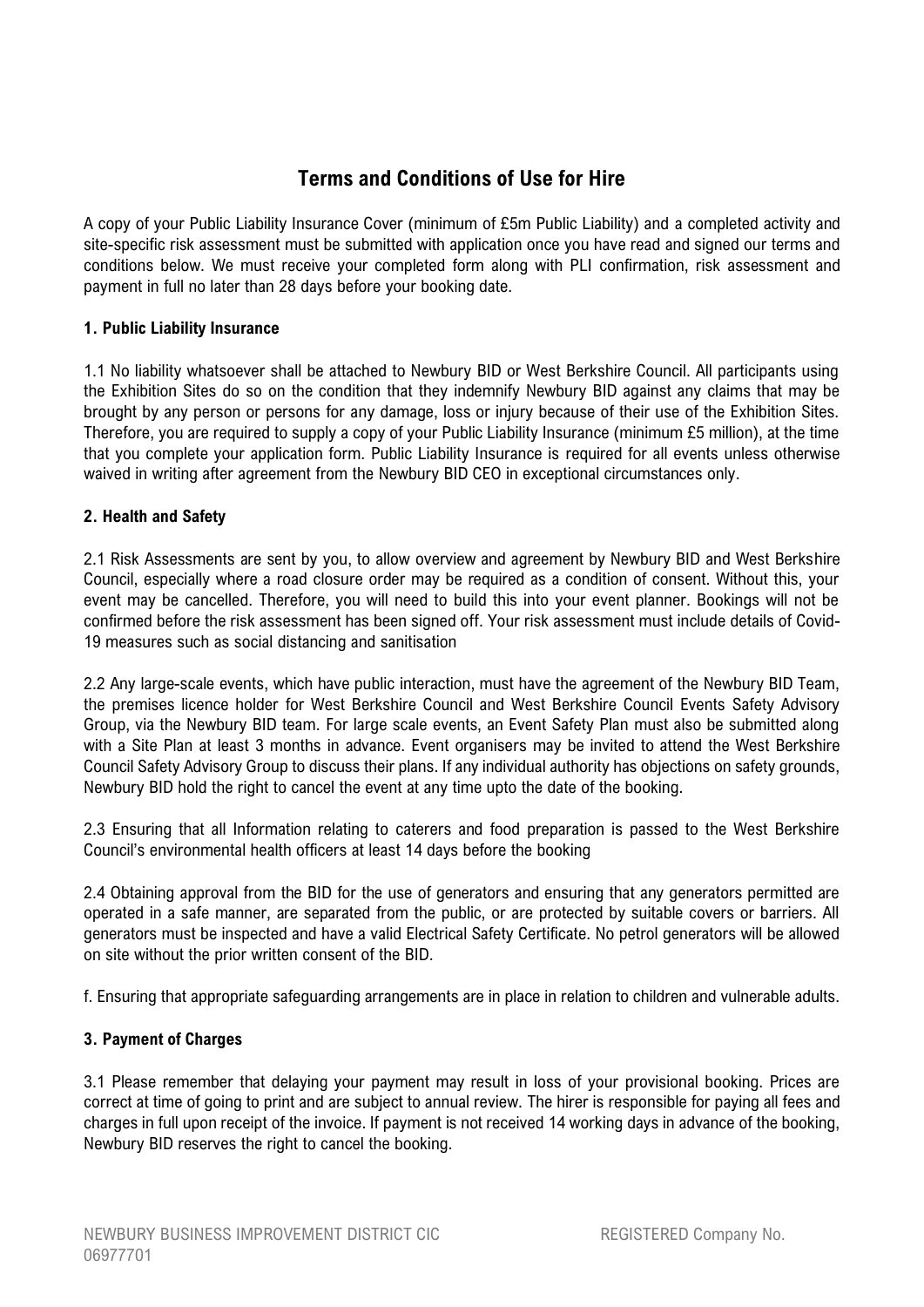3.2 Events requiring only a half evening booking are available upon request (confirmation needs to be subject to licence holder's consent). The half evening rates are normally only available during special promotional evenings or late-night shopping nights, e.g. Christmas.

# **4. Noise**

4.1 Loudspeakers/amplifiers shall only be used if specifically authorised by Newbury BID. All electrical equipment must be PAT tested and this needs to be clearly identifiable.

# **5. Exhibits, Fitments and Fittings**

5.1 If the event is exceptionally large, e.g. over 10 sq. metres, you must specify this and send your event site layout/ site plan proposing your plan with your booking form. Newbury BID has template maps and sizes of the event sites. These are available upon request. Please contact Newbury BID for a copy.

5.2 Any gazebos or formal demonstration marquees MUST always be securely weighted down.

5.3 It is the participant's responsibility to ensure that no damage is caused to the fabric of the Sites - e.g. provision must be made for oil spillage etc. In the event of any damage caused by the event, the user shall meet the whole cost of any reinstatement, repairs to surfaces, cleansing, etc. Any damage must be paid for in addition to the above rates. This will be invoiced after the event has taken place and after both parties' insurers have assessed any damage. The site shall be left in a clean and in a tidy condition.

5.4 No chalk to be used to mark flooring or paving.

5.5 Nothing to be attached or suspended from or to the clock tower or any of the lamp columns or retail units or buildings.

5.6 No guy ropes or pins to be used in the paved areas of the town centre.

5.7 No 'A' Boards are permitted.

#### **6. Literature**

6.1 No fixtures to be attached to street lighting, this includes posters. No fly posters to promote events are allowed anywhere within the borough other than approved display sites. Anyone caught doing so can be liable for prosecution and the beneficiary of any such advertisement will be charged the full cost to the Council for its removal. It is an Offence under section 224 (3), of the Town and Country Planning Act 1990 and the Highways Act 1980. It also is found within The Antisocial Behaviour Act 2003, which states a fixed penalty notice can be made.

# **7. Street Collection & Canvassing**

7.1 Anyone involved in street collection or canvassing in the town centre must have a maximum of 4 persons per organisation and must remain within 1 metre of their allocated space. Anyone that is found breaching may be asked to leave immediately.

A Street Collection Permit will be required from West Berkshire Council for any charitable collection. Only one collection per day will be permitted on any one street at any one time. There is no fee payable to the Council for the grant of a street collection.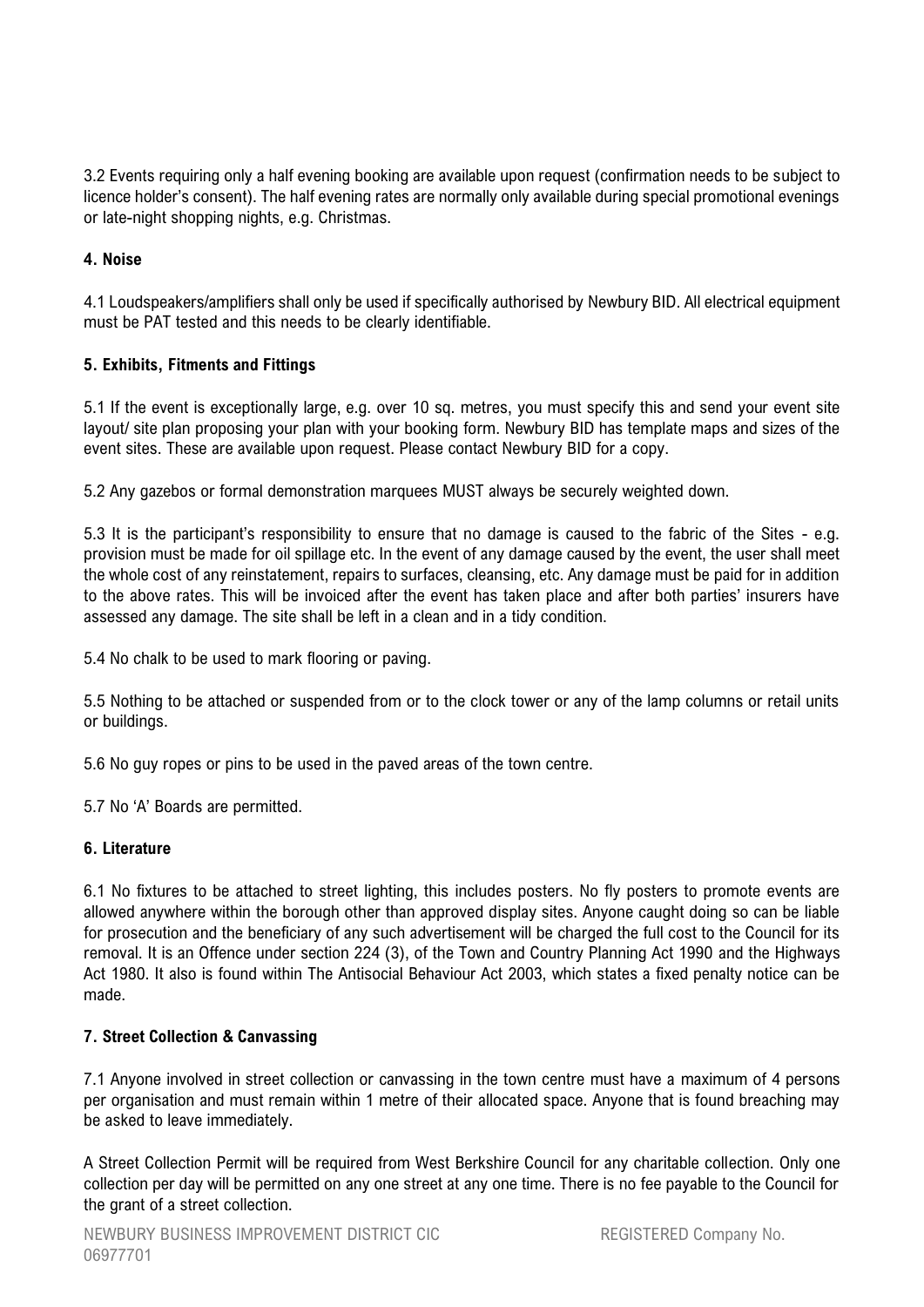#### **8. Market Research**

8.1 For all Charities and Market Research Groups, there is a maximum of 4 people at any one time. Anyone that is found breaching may be asked to leave immediately.

8.2 Collection of Direct Debit details is acceptable, but no monies can be exchanged in the event arena by cash, vouchers, cheques or credit card. You are also required to secure the bank details of your future customers and comply with your own data protection statement and any current data protection legislation.

8.3 The charge for carrying out brand activity is subject to only 4 individual employees as a maximum and relates to the day of the research being carried out. Please see the pricing schedule.

8.4 It is the responsibility of the hirer to ensure they comply with the General Data Protection Regulations (GDPR).

#### **9. Conduct of Business**

9.1 All events are to be on site before 09:30 and must leave after 17.00, as the road is pedestrianised from 10:00-17:00. This is strictly monitored to ensure the safety of the members of the public that visit the town centre. Some exceptions are made but only after discussion and agreement with Newbury BID. The exhibition/infrastructure must not be left unattended. Advance details of vehicular access must be submitted to Newbury BID at least 7 days in advance of booking so that West Berkshire Council can be notified

9.2 The Sites are intended for exhibition or display purposes. No retailing activities are allowed without prior permission under the Highways Act 1980 part vii A, and the Local Government (Miscellaneous Provisions) Act 1982. Participants shall use only the space allocated.

9.3 No one product or event will be given total exclusivity of product or event during a whole year's event calendar. The event may be refused on this basis.

9.4 The hirer of the event site shall observe any instructions given to them by a representative of the Council or Newbury BID as and when requested. This would normally only relate to emergency incident advice and any pertaining control measures.

9.5 Agreed event sites may be changed at short notice by Newbury BID. This may occur if there is; e.g. emergency highway works or circumstances that are out of our control. Consideration will always be given to your initial event site request but sometimes a second event site option may be offered to you. No refund will be given if an alternative location can be provided.

9.6 Hirers must not block access to shops and businesses in the area, nor distract customers from entering business premises.

9.10 Hirers must remove from the venue all waste and litter generated by the booking

#### **10. Cancellations**

10.1 We reserve the right to withdraw permission given for any event or exhibition if: - Any of the conditions listed are not met.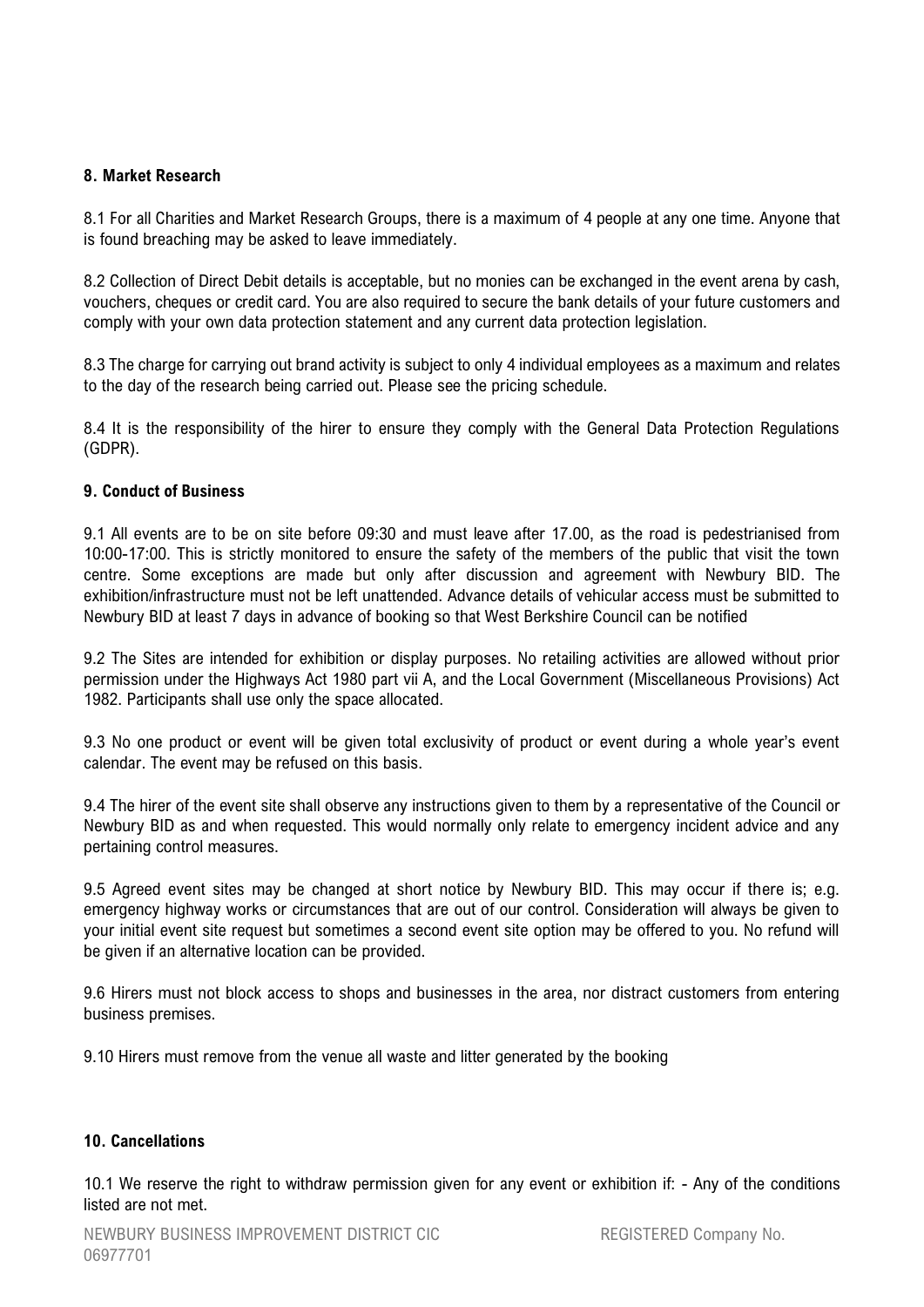- If the use of site space is later deemed in contradiction of the previously agreed event.

- If the Emergency Services require town evacuation, or if late notice of emergency highway works require event closure. An alternative site or an alternative date may be offered.

10.2 No refunds will be given following a breach of these conditions. No refunds will be given in the event of you paying and then cancelling the event. No refunds will be given if your event does not arrive as planned and booked.

10.3 Full fees will be charged for bookings cancelled less than 14 days before booked date. Refunds or an alternative date will be considered if Newbury BID have to cancel your event due to exceptional circumstances.

10.4 Newbury BID shall not be liable for any default due to an act of god, war, strike, lock out, industrial action, fire, drought, tempest or other act beyond our reasonable control.

# **11. Electricity Supply**

11.1 Electricity is available upon request at certain sites at £3.50 per hour. Please contact the Newbury BID office for more information.

#### **12. Vehicles**

12.1 Large and heavy vehicles over 7.5-ton in weight and without the appropriate number of axles comparable and safe to the vehicle's weight, are not permitted on certain event sites. Any vehicles over this weight limit may be housed at a different site. If in doubt, please contact Newbury BID.

12.2 Exhibition vehicles shall be properly fitted as display vehicles and all precautions taken to ensure the safety of people viewing the exhibition.

12.3 The only vehicle(s) allowed onto the Sites are those that form part of the display. Our sites do not allow provision for the parking of private vehicles owned by personnel manning the display. Local car parks must be sought for your non-event vehicles. A map showing local car parks can be provided upon request.

12.3 Event vehicles that are required to set up the night before the event must seek prior approval from Newbury BID

#### **13. Road Traffic Orders**

13.1 This consent does not override any traffic or highway regulation currently in force.

13.2 All events must recognise the need for emergency vehicle access and must not obstruct entrance and exits. Access must always be available for the emergency services. Anyone obstructing the access will be removed immediately.

13.3 Maximum speed limits whilst on the highway and in the public space is no greater than 5 miles per hour. – any vehicles moving in a pedestrianised area should be escorted by a responsible person walking in front of the vehicle to ensure clear passage. Any reversing will similarly require a banksman.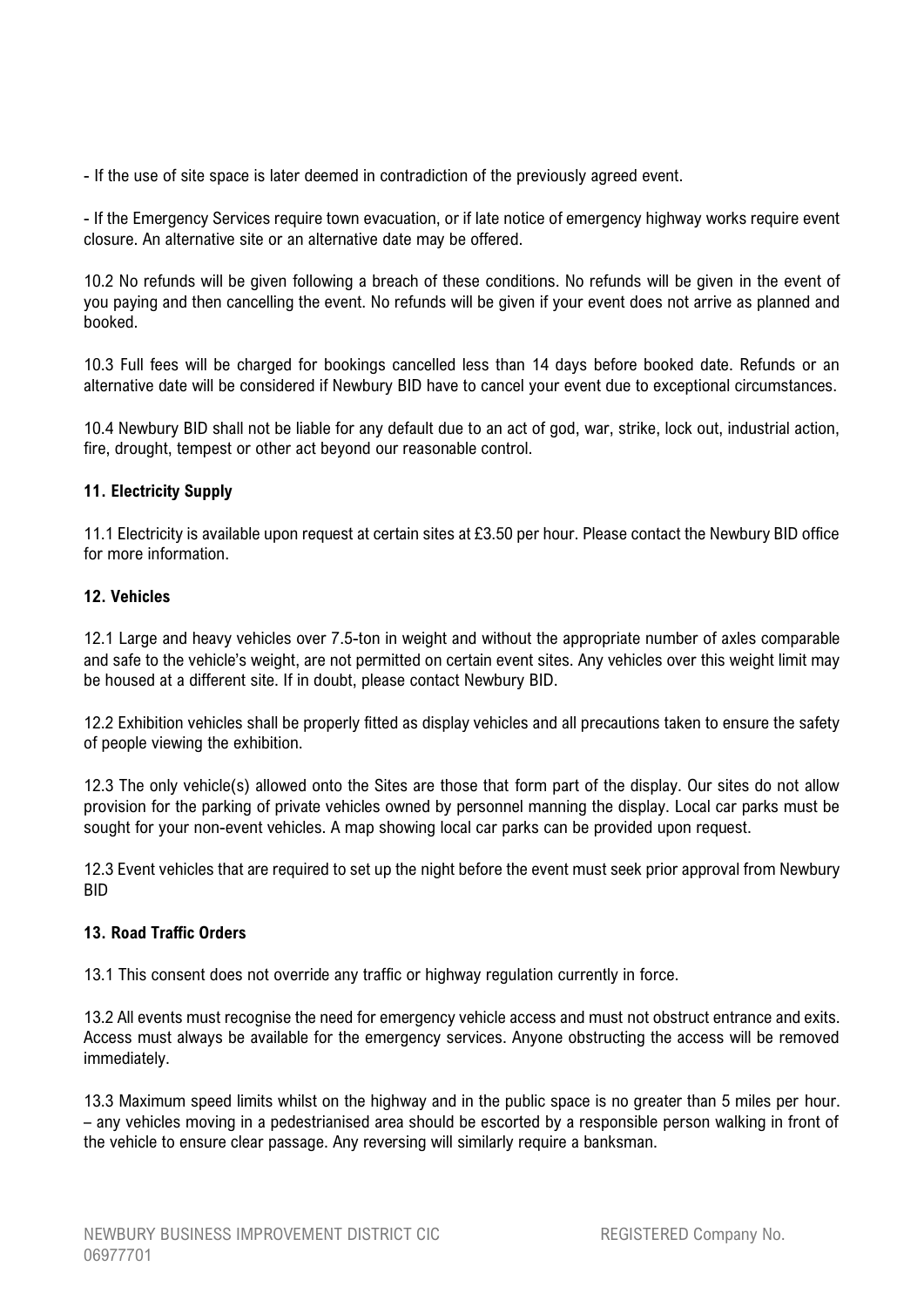13.4 Any event requiring the restriction of traffic will need to apply to West Berkshire Council for a Temporary Traffic Regulation Order. Details of the event should be sent to [trafficandroadsafety@westberks.gov.uk](mailto:trafficandroadsafety@westberks.gov.uk) as soon as possible and no later than 1-month before the event.

# **14. Managing the Booking**

The Hirer is responsible for managing all aspects of the proposed Event. This includes but is not restricted to:

- Supervising and controlling Booking participants, officials, and spectators
- Having sufficient stewards and officials to fulfil Booking Conditions and Covid-19 social distancing measures
- Ensuring that pedestrians have unrestricted access to any public footpath and highway located within the Venue, unless a closure has been agreed and advertised, and that vehicles do not obstruct any public footpath or public highway.
- Ensuring that only essential and/or agreed vehicles are onsite
- Ensuring that all the required utility services and provisions are arranged with relevant third parties and the BID is notified of such arrangements.
- Ensuring that no noise nuisance is caused to occupiers of properties surrounding the Venue or in the immediate area
- Ensuring that all unwanted liquids are removed from the Venue and not emptied into the sewage system or on the Venue
- Ensuring that the Booking ends at the time agreed and that the Venue is fully cleared by a time and date specified on the event application form and agreed with the BID.

#### **15. Prohibitions**

The following are prohibited under all circumstances:

- 15.1 The sale, exchange, or exhibition of:
	- pornographic material
	- replica guns
	- baseball bats or other items which could be construed as offensive weapons
	- cigarettes or smoking equipment or e-cigarettes
- 15.2 Use of glass drinking vessels.

15.3 The following are prohibited unless the prior written consent of the BID has been received:

- Sale or consumption of alcoholic drinks. Temporary event notices must also be obtained from West Berkshire Council in advance
- Exhibitions, performances or entertainments in which animals are or might be involved
- Highflying objects. Approval must also be approved from the Civil Aviation Authority and the local airport/s
- Fireworks or any article of an inflammable or explosive nature
- Games of chance, sweep stakes, lotteries or betting of any kind
- Commercial traders
- Release of balloons and lanterns
- BBQs

#### **16. Amendments/Review of Terms and Conditions**